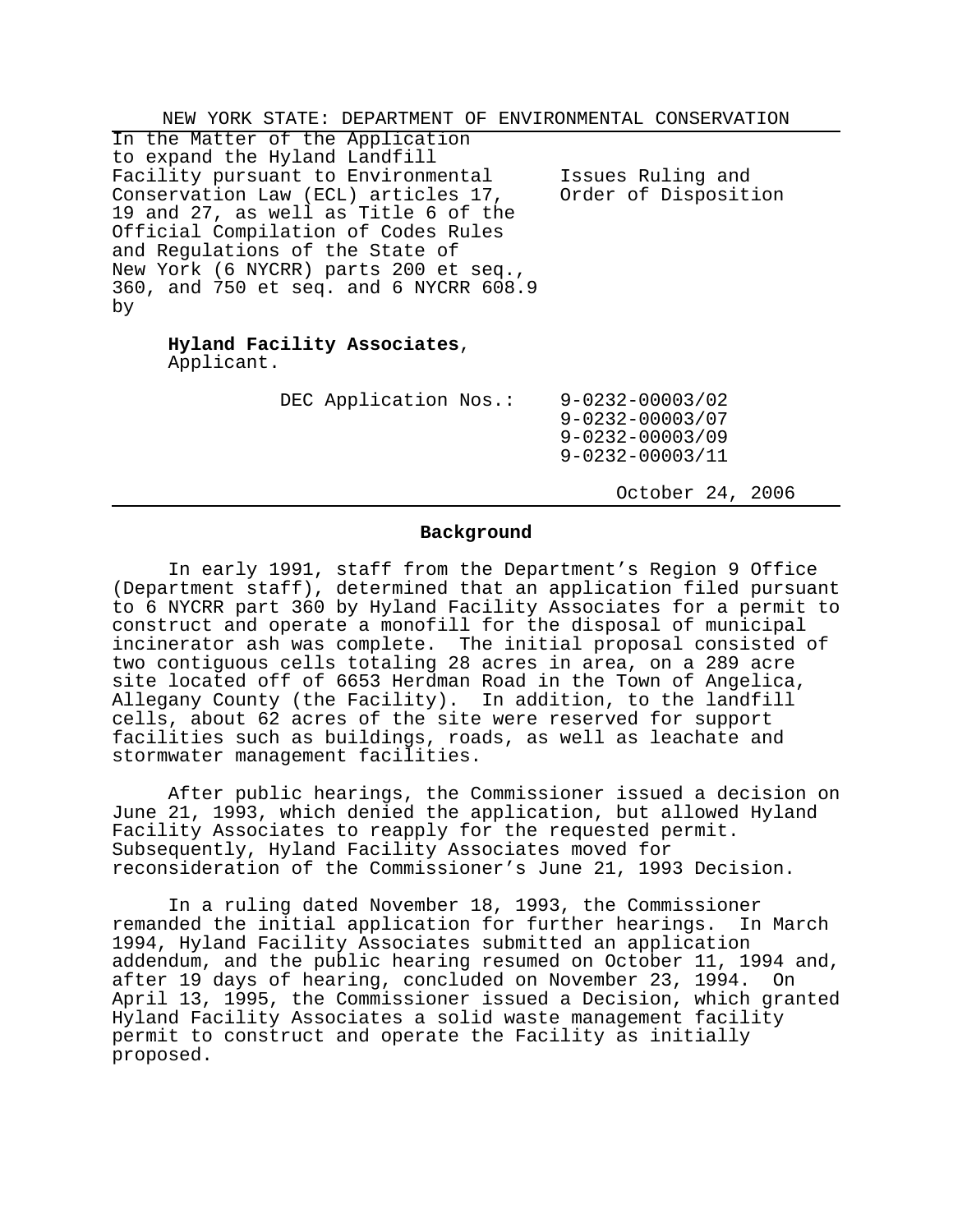On June 18, 1997, Hyland Facility Associates filed an application with Department staff to modify its solid waste management facility permit to accept municipal solid waste and non-hazardous industrial waste in addition to the previously authorized municipal incinerator ash. Department staff referred the proposed modification to the Office of Hearings and Mediation Services. Subsequently, a legislative public hearing session was held on October 21, 1997 in Angelica, New York, and an issues conference convened on October 22, 1997 in Belmont, New York. On December 18, 1997, the administrative law judge (ALJ) issued a Summary Hearing Report, Rulings and Order of Disposition. The ALJ found that the prospective intervenors did not identify any substantive and significant issues for adjudication, and remanded the matter to Department staff to complete the review of the proposed modification request. After considering appeals from the ALJ's December 18, 1997 Summary Hearing Report, Rulings and Order of Disposition, the Commissioner issued a Decision on March 6, 1998, which denied the appeals, affirmed the ALJ's rulings, and directed Staff to issue the permit modification.

Hyland Facility Associates now proposes to expand the footprint of the existing landfill from about 90 acres (approximately 28 acres of landfill cell area plus about 62 acres for support facilities) to about 174 acres (approximately 76 acres of landfill cell area plus about 98 acres for support facilities). In addition, Hyland Facilities Associates seeks approval to increase the overall height of the landfill by 68 feet from 2,015 feet above sea level (National Geodetic Vertical Datum established in 1929 [NGVD 29]) to 2,083 feet NGVD 29. Finally, the proposed expansion would increase the maximum annual amount of waste accepted at the Facility from 232,440 tons per year (745 tons per day), to 312,000 tons per year, which is slightly less than 1,000 tons per day. The proposed expansion would extended the overall life of the Facility by 20 to 25 years.

## **Proceedings**

On August 1, 2006, Department staff referred the captioned matter to the Office of Hearings and Mediation Services to schedule legislative hearing sessions and an issues conference concerning the proposed expansion of the Facility. The matter was assigned to the undersigned administrative law judge. Subsequently, a Combined Notice of Complete Permit Applications, Availability for Review of a Draft Supplemental Environmental Impact Statement, and Notice of Public Hearing dated August 23, 2006 (the Combined Notice) was published in the Department's *Environmental Notice Bulletin* (*ENB*) on the same date. On August 28, 2006, Hyland Facilities Associates published the Combined Notice in *The Times Herald* (Olean, New York). On August 29, 2006, Hyland Facilities Associates published the Combined Notice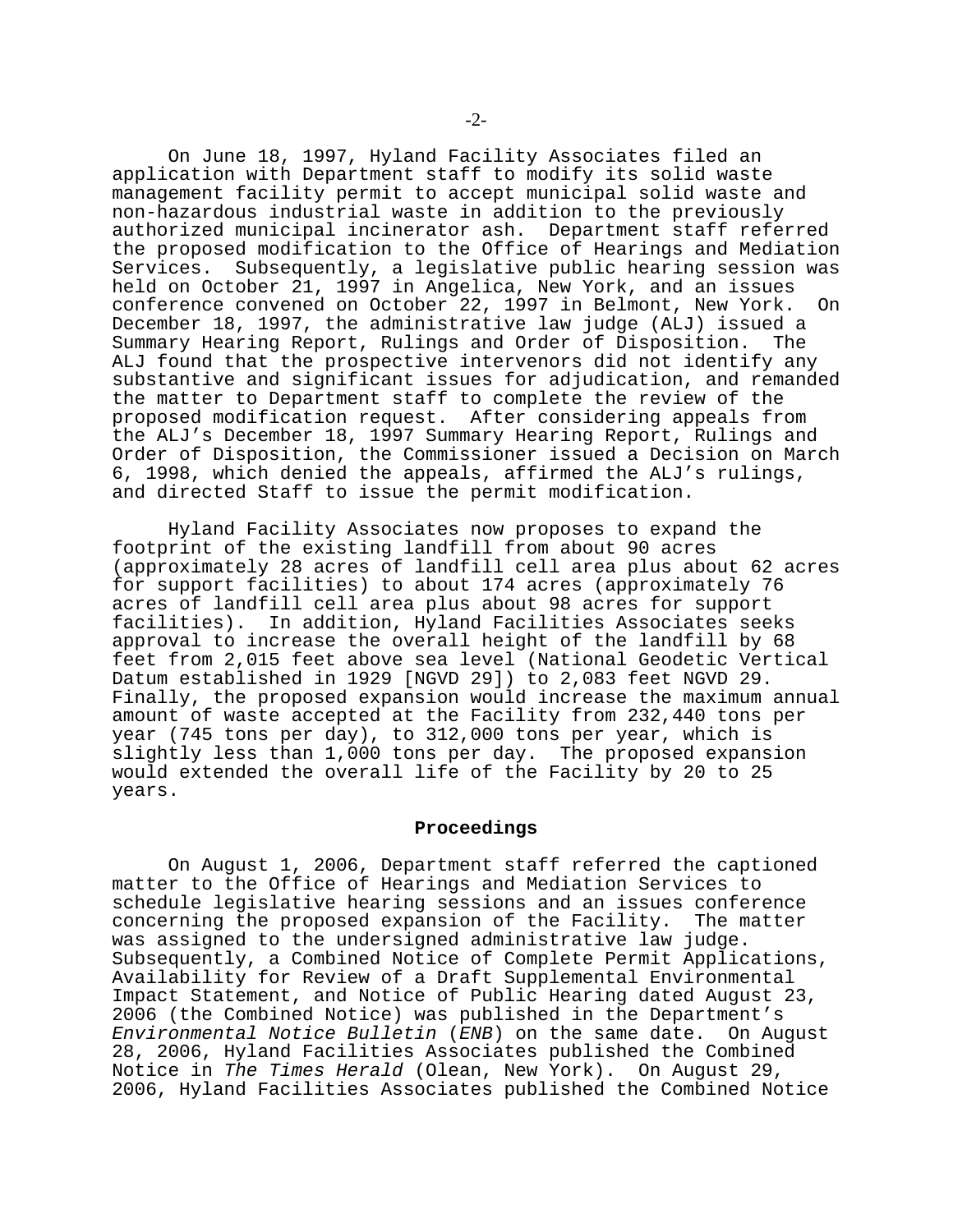in *The Wellsville Daily Reporter*. The Combined Notice appeared in *The Buffalo News* on August 30, 2006.

With respect to the environmental review required by ECL article 17 (State Environmental Quality Review Act [SEQRA]; 6 NYCRR part 617), Department staff as the lead agency determined that the proposed expansion is a Type I action (*see* 6 NYCRR 617.2[ai]), and issued a positive declaration (*see* 6 NYCRR 617.2[ac]) on November 2, 2002. Department staff conducted a public scoping meeting on December 10, 2002. Subsequently, Hyland Facilities Associates prepared a draft supplemental environmental impacts statement (SEIS). As provided by the Combined Notice, the draft SEIS was made available for public review and comment.

After reviewing the application materials, Staff subsequently prepared a combined draft solid waste management permit and water quality certification, which is identified as Issues Conference Exhibit 2; a draft State Pollutant Discharge Elimination System (SPDES) permit (Exhibit 3A) and fact sheet (Exhibit 3B); and a draft air state facility permit (Exhibit 4). The application materials, and draft permits and water quality certification were made available for public review and comment upon publication of the Combined Notice.

### 1. Legislative Hearing Sessions

According to the August 23, 2006 Combined Notice, written comments about the application materials, the draft permits and certification, as well as the draft SEIS were due by September 27, 2006. In a ruling dated September 25, 2006, the written comment period was extended until October 16, 2006 pursuant to 6 NYCRR 617.9(a)(4)(iii) (*also see* 6 NYCRR 617.12[a][2][iii]).

As provided by the August 23, 2006 Combined Notice, I convened legislative hearing sessions on October 3, 2006 at the Centerpoint Christian Academy, 21 East Main Street, Angelica (Allegany County), New York at 4:00 p.m. and at 7:00 p.m. Approximately 20 people attended the afternoon session. Five people spoke. Speakers included representatives for Hyland Facility Associates, Department staff, Robert Jones, who is the Supervisor for the Town of Angelica, and Elmer Lange, a resident from Darien Center, New York. These comments are briefly summarized below.

Larry Shilling is the Landfill District Manager from Casella Waste Systems, Inc., which operates the Facility. Mr. Shilling said that Hyland Facility Associates has held an open house at the Facility and conducted additional community outreach to explain the proposed landfill expansion and to provide the opportunity for public input.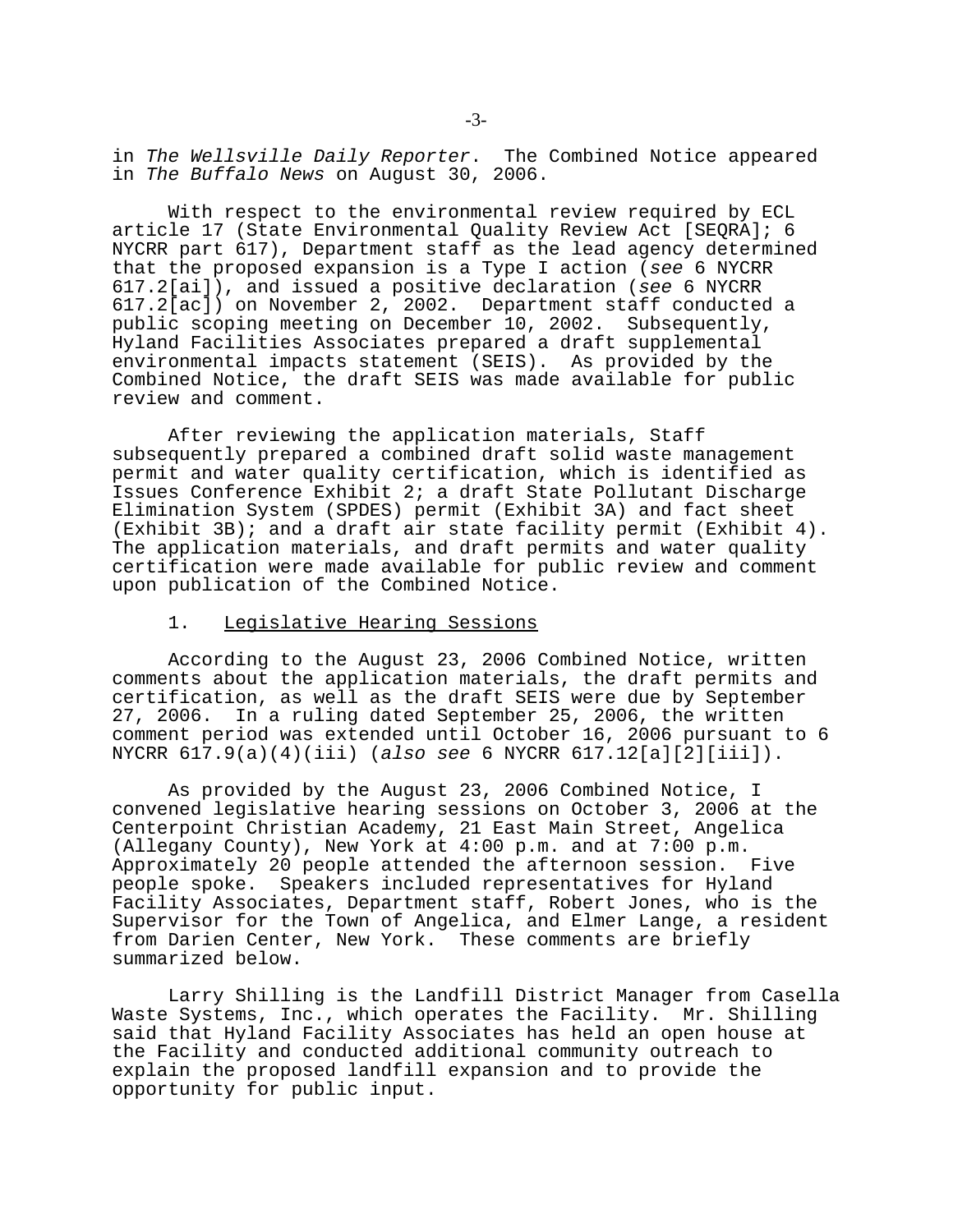Michael Mann (McMahon and Mann, P.C., Consulting Engineers, Buffalo, New York) said that his firm designed and supervised the construction of the current Facility. Mr. Mann's firm also designed the proposed expansion. During his presentation, Mr. Mann briefly outlined some of the details about the proposed expansion.

Steven Doleski, Regional Permit Administrator from the Department's Region 9 Office, spoke on behalf of Department staff. Mr. Doleski outlined Staff's review of the application materials and the draft SEIS. With respect to the development of the draft SEIS, Mr. Doleski stated that a public scoping meeting was held on December 10, 2002. Mr. Doleski also stated that the draft permits and certificate represent Department staff's tentative determination, and that no final determinations would be made until after all public comments were reviewed.

Robert Jones is the Supervisor for the Town of Angelica. Supervisor Jones said that he was a member of the Town Board during the initial review of the Facility's permit application. Supervisor Jones explained that the Town retained an engineering firm when the Facility begin operations 10 years ago that has reviewed, on a quarterly basis, the monitoring data collected at the Facility. According to Supervisor Jones, the Town's consulting engineers have found that Hyland Facility Associates has been operating the Facility properly, and as a result, the Town's consultants have not detected any negative environmental impacts from the Facility. Supervisor Jones noted that Hyland Facility Associates has been responsive to all of the Town's requests for information about operations at the Facility. With respect to the proposed expansion, Supervisor Jones explained how the Town and its consultants have participated in the review and development of the proposed expansion. Supervisor Jones said that Hyland Facility Associates' host benefit plan is a significant source of revenue for the Town. As a result, Supervisor Jones noted that the Town of Angelica has become a very affordable place to live.

Elmer Lange owns property adjacent to the Facility. Mr. Lange expressed the following concerns with respect to the proposed expansion. First, Mr. Lange is concerned about the effects from the additional truck traffic associated with the proposed expansion. He noted that the draft solid waste management facility permit would allow an increase in the maximum daily and annual amount of waste accepted at the Facility, and that truck traffic would increase proportionally from the current level. Second, Mr. Lange expressed concern about the construction of a proposed berm that would be associated with the Facility.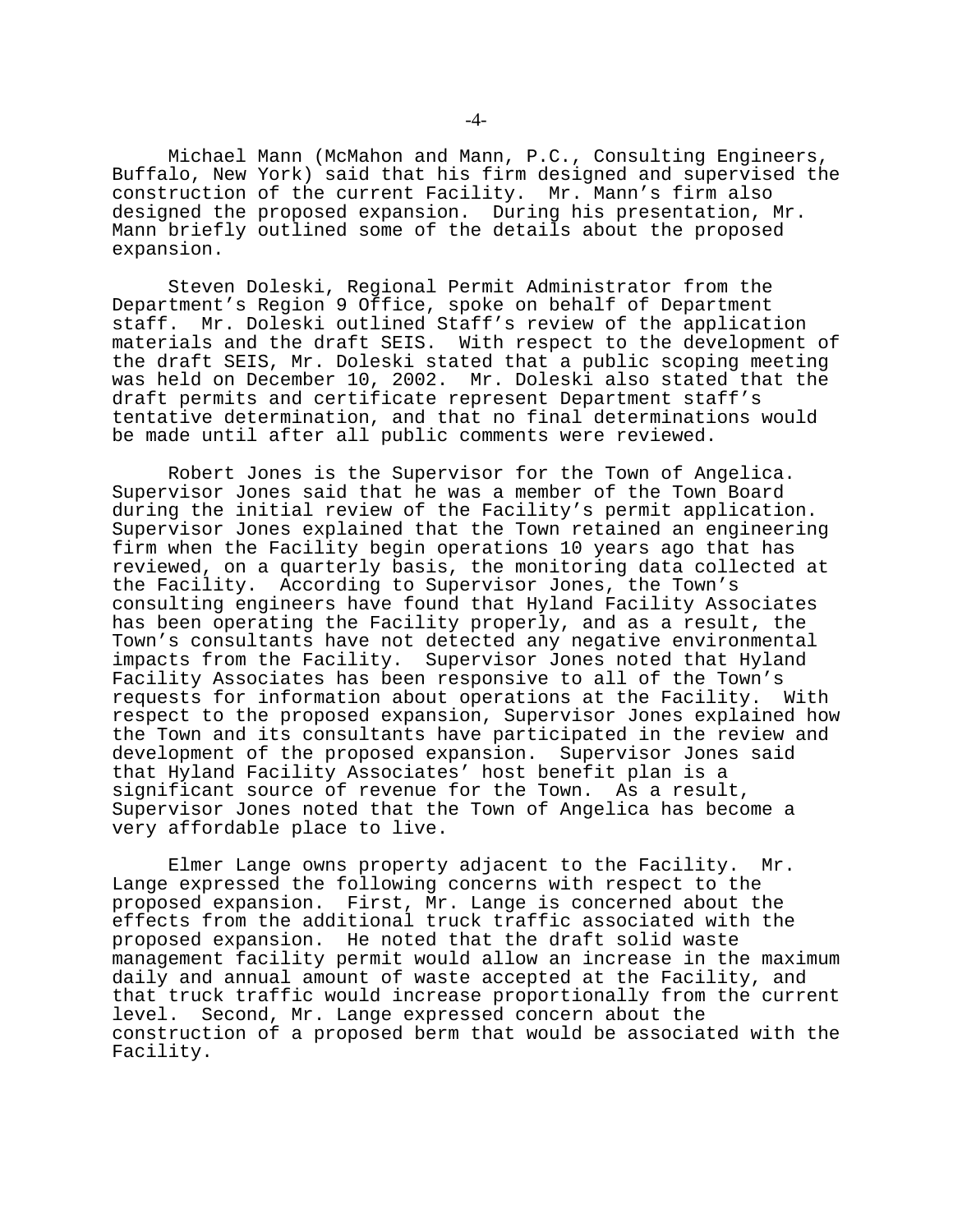The second legislative hearing session convened, as scheduled, at 7:00 p.m. at the Centerpoint Christian Academy. About 30 people attended the evening session. Three people spoke. The comments are briefly summarized below.

Jody Hooker, a resident of Angelica, spoke in favor of the proposed expansion. Ms. Hooker observed that everyone creates garbage, which requires an appropriate disposal site. According to Ms. Hooker, Hyland Facility Associates operates the Facility well. Ms. Hooker said that Department staff should authorize the proposed expansion.

Robert Chamberlain owns property down stream from the Facility where he operates a beef cattle farm. Mr. Chamberlain explained that a tributary to the Genesee River runs from the property on which the Facility is located through his farm to the Genesee River. He explained further that the draft SPDES permit would authorize discharges from the Facility to the tributary that runs through his farm. Mr. Chamberlain is concerned about the water quality of the stream, and the potential effects of any changes to the water quality of the stream on his cattle.

Donald Kaake opposes the proposed expansion of the Facility. With his statement, Mr. Kaake presented five photographs he took in the vicinity of the Facility. Mr. Kaake said that he had gone to the Facility on the morning and late-afternoon of October 3, 2006. In the morning, he observed three trucks waiting to enter the Facility and one waiting to leave the Facility. According to Mr. Kaake, the truck leaving the Facility by-passed the tire washing station, which does not operate properly. According to Mr. Kaake, the photographs show that landfill debris is tracked out of the Facility on the tires of the trucks as they leave. He said that this material is strewn along the Town's roadways.

In addition to the photographs presented during the legislative hearing session, Mr. Kaake provided the uniform resource locator (URL) for his website (www.angelical4709.com), on which he has posted several hundred photographs taken in the vicinity of the Facility. Mr. Kaake said that the photographs he presented at the hearing and those posted on his website demonstrate how poorly Hyland Facility Associates operates the Facility, and how Department staff has failed to enforce the terms and conditions of the current permits for the Facility.

## 2. Written Comments

As stated at the October 3, 2006 legislative hearing sessions, written comments would be weighed equally with oral statements made during the legislative hearing sessions, and that written comments would be received until October 16, 2006. Timely filed written comments were received from: (1) Marika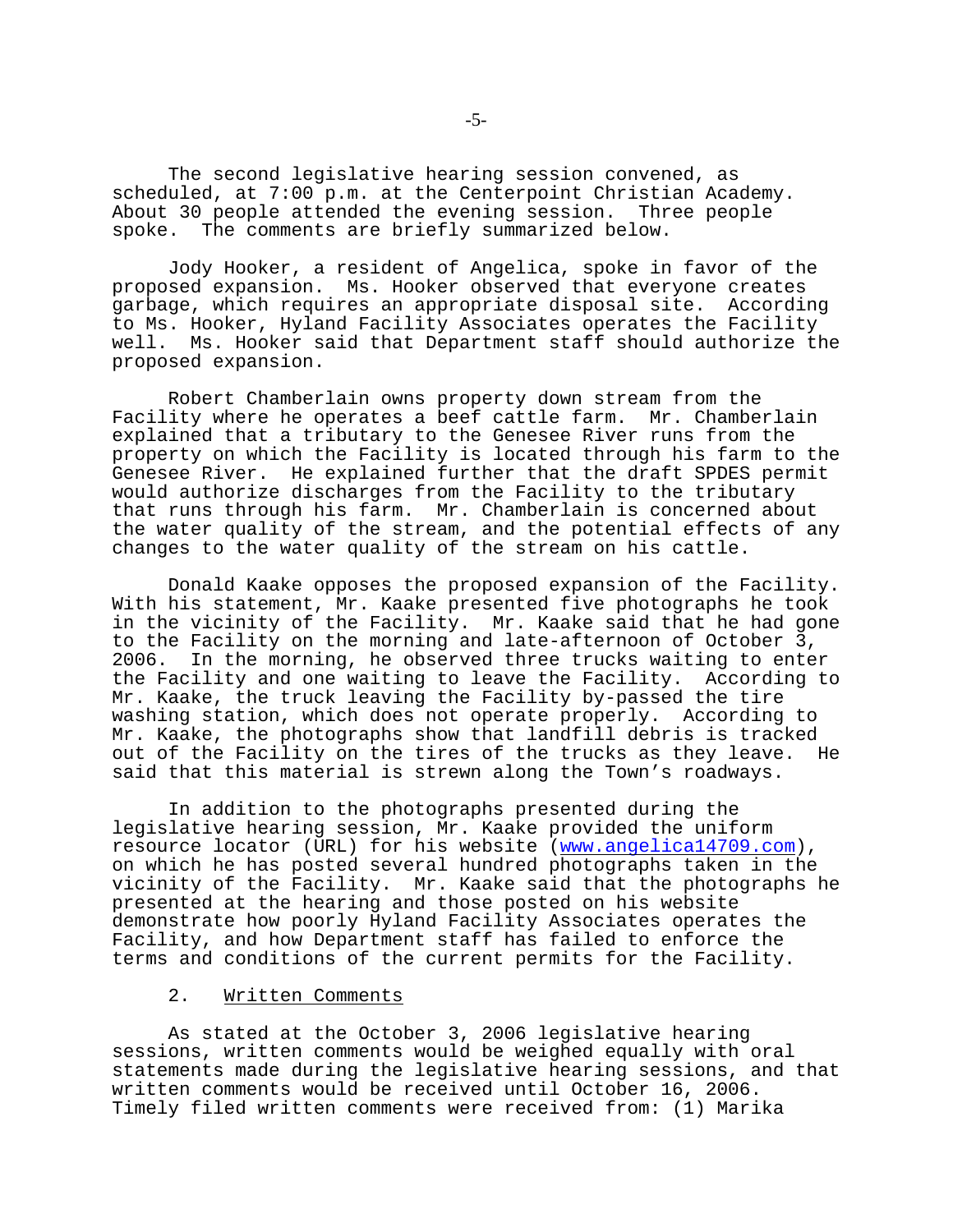Burke, (2) Jean E. Chamberlain, (3) Robert T. Chamberlain, (4) Concerned Citizens of Allegany County with 21 photographs and captions, (5) Naysim X. Simon with enclosures, and (6) the Town of Angelica with attached report dated September 26, 2006 by Delta Consultants. A summary of these written comments follows.

Marika Burke opposes the proposed expansion. According to the two undated letters filed by Marika Burke, there have been numerous violations listed in the NYS Landfill Reports for the Facility that have occurred over the last five years, and that the Department has "turned a blind eye" to them. Under these circumstances, Marika Burke does not understand why the Department would consider issuing permits for the proposed expansion. Solid waste material is being tracked out of the Facility on the tires of the trucks that just disposed of solid waste there. Marika Burke referenced Mr. Kaake's website, which displays other pictures from the Facility.

Jean Chamberlain filed a letter dated October 16, 2006. Ms. Chamberlain explained that she and her husband, Thomas Santarsiero, were members of the Concerned Citizens of Allegany County during the first round of hearings, and that Mr. Santarsiero testified as an expert witness on behalf of Concerned Citizens. Ms. Chamberlain and her husband used to own property near the Facility, but have since sold the property due to the construction of the Facility. Ms. Chamberlain said that she asked members of the Department staff to include her name and address on a mailing list of interested parties concerning the Facility. According to Ms. Chamberlain, Department staff refused to put her name and address on such a list. Ms. Chamberlain wished that she had been informed of the public scoping session in December 2002 because she and her husband would have participated. Ms. Chamberlain requested a full and complete hard copy of the application materials to review.

Ms. Chamberlain observed that the proposed expansion is essentially the third landfill in the area. The first and second being the Allegany County Landfill and the original Hyland Facility, respectively. In addition, Ms. Chamberlain said that Hyland Facility Associates does not operate the Facility in compliance with the terms and conditions of its current permit, and stated that Pennsylvania has shut down a facility operated by Casella, which is Hyland Facility Associates parent. With her October 16, 2006 letter, Ms. Chamberlain enclosed a copy of the public notice shutting down the solid waste management facility in Pennsylvania.

Robert T. Chamberlain filed a letter dated October 15, 2006. He is Jean Chamberlain's brother, and owns 690 acres of property two miles west of the Hyland Facility. Mr. Chamberlain requests "'interested party' status." Mr. Chamberlain is concerned about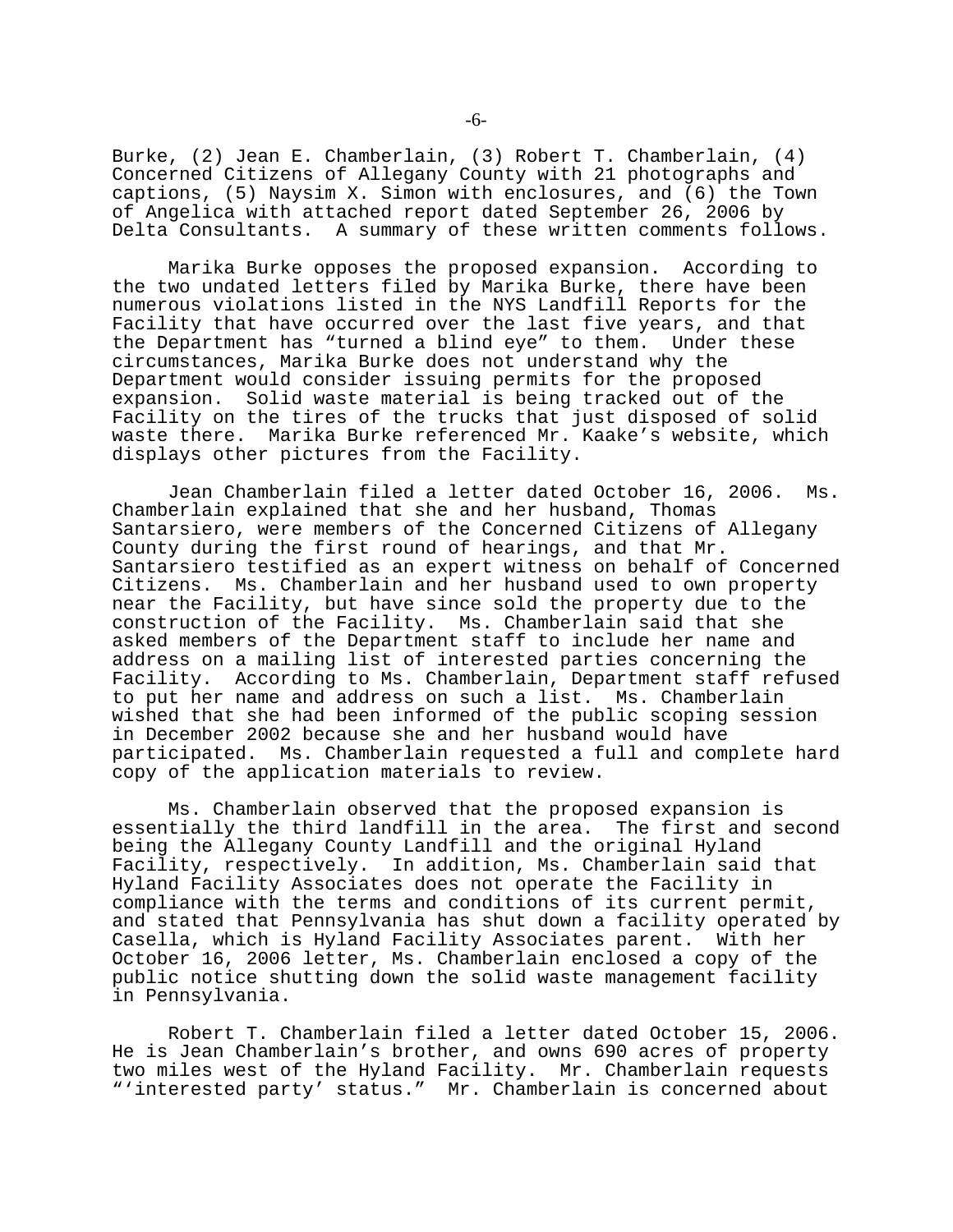the water quality of the stream that passes from the site of the Facility onto his property and then onto the Genesee River toward Rochester. Mr. Chamberlain would like Hyland Facility Associates to pay for water quality analyses of the stream on his property.

The Concerned Citizens of Allegany County filed a letter dated September 6, 2006 and included 21 photographs with captions. In its letter, Concerned Citizens explained how it had participated in the public hearings concerning the original proposal, and that the hearing process was very costly, among other things. According to Concerned Citizens, there were, and continue to be, significant problems with the liner, the leachate collection system, and methane gas management at the Facility. Concern Citizens is concerned about the use of "contaminated soils" as an alternative daily cover, and that sources may be from the Seneca Army Depot and a former lead smelting site in Buffalo. Concerned Citizens contends that Hyland Facility Associates does not operate the Facility in a manner consistent with the current permit, and objects to the lack of enforcement by Department staff. To demonstrate this point, Concerned Citizens referred to the Casella facility that the Pennsylvania Department of Environmental Protection recently shut down. Concerned Citizens are troubled that garbage from New York City could be disposed at the Facility if the Department grants the proposed expansion.

With its letter, Concerned Citizens included 21 photographs with captions. The pictures show how material disposed in the Facility is tracked out on the tires as trucks leave the Facility. According to Concerned Citizens, truck drivers either by-pass the tire washing station, or the tire washing station does not work properly. As a result, lots of debris, and a clay slurry cover the Town's roadways leading from the Facility to the interstate highway. On dry days, the material creates a lot of dust. On wet days, the material makes the roadways very slippery.

With a cover letter dated October 16, 2006, Naysim X. Simon filed several articles concerning leachate management at landfills. Some of these articles were initially presented at the 6th Environmental Engineering Specialty Conference of the CSCE (Canadian Society for Civil Engineering) and the 2<sup>nd</sup> Spring Conference of the Geoenvironmental Division of the Canadian Geotechnical Society. In his cover letter, Mr. Simon expressed concerns about clogging problems in and around the leachate collection system.

With a cover letter dated October 11, 2006, the Town of Angelica filed a report by Delta Consultants dated September 26, 2006. The Town retained Delta Consultants to perform a thirdparty review of the application materials concerning the proposed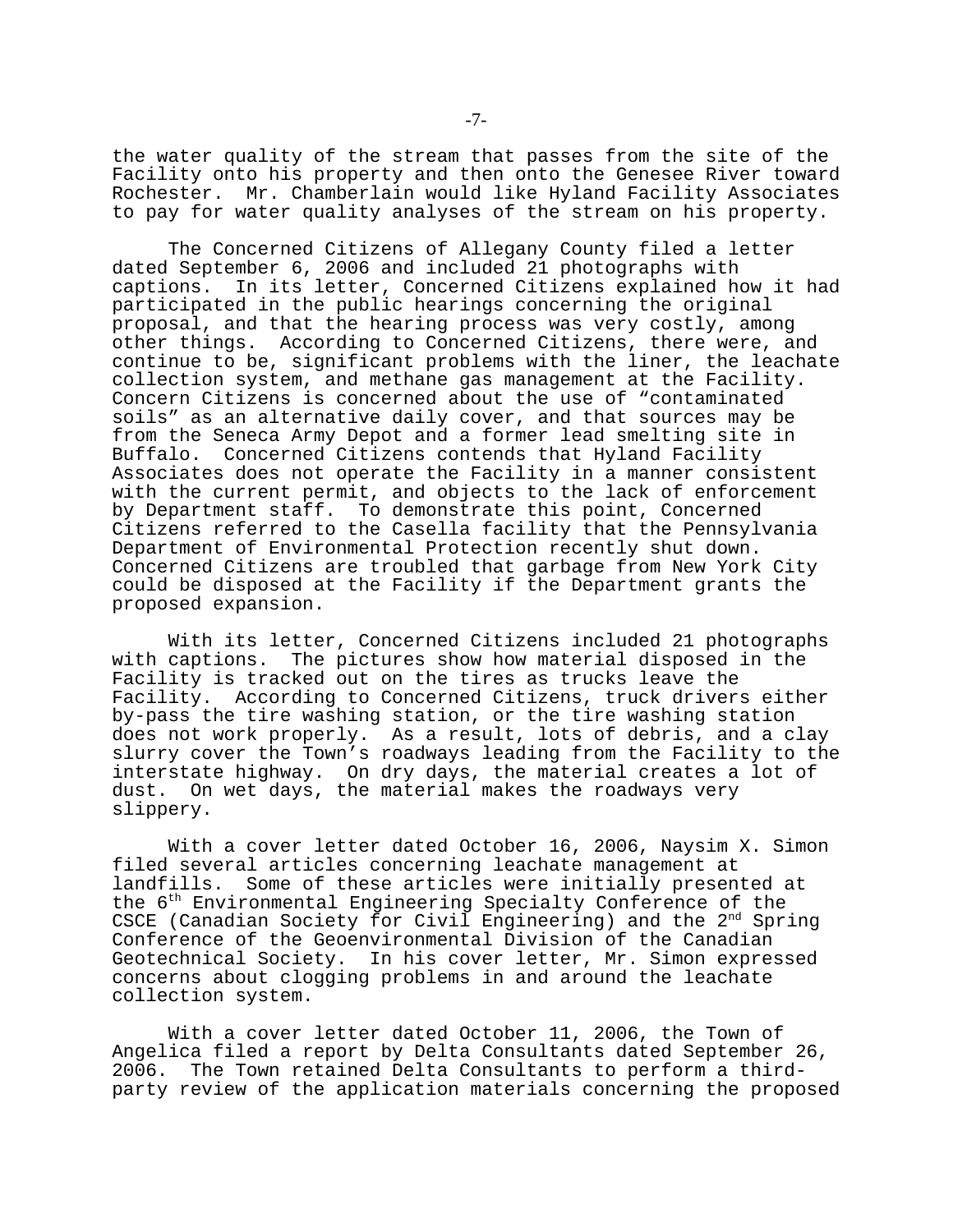expansion and the draft SEIS. The scope of the review focused on issues related to surface and ground water quality. Delta Consultants reviewed historical surface and ground water monitoring data, and concluded first, that since its construction, the Facility has not adversely impacted surface and ground water quality, and second, that the expansion would not adversely impact water quality. In its report, Delta Consultants concluded that Hyland Facility Associates' engineering consultants used sound engineering practices to prepare the proposed leachate management plan for the proposed expansion, and that the leachate management plan would comply with applicable regulations.

#### 3. Issues Conference

The August 23, 2006 Combined Notice set September 27, 2006 as the filing date for petitions for either full party status or amicus status. Prior to the issues conference, no petitions for either full party status or amicus status were received at the Office of Hearings and Mediation Services. I convened an issues conference at 10:00 a.m. on October 4, 2006 at the American Legion Hill Warner Post #414, 16 West Main Street, Angelica (Allegany County), New York.

During the issues conference, I marked a copy of the August 23, 2006 Combined Notice for identification as Exhibit 1A, and a copy of the Combined Notice as it appeared in the Department's *ENB* as Exhibit 1B for identification. For identification purposes, I marked the affidavits of publication as Exhibits 1C (*The Times Herald*), 1D (*The Wellsville Daily Reporter*), and 1E (*The Buffalo News*).

Pursuant to 6 NYCRR 624.5, the participants to the issues conference are Applicant and Department staff (*see* 6 NYCRR 624.5[a]), as well as those who have filed petitions for either full party status or amicus statue (*see* 6 NYCRR 624.5[b]). At the October 4, 2006 issues conference, I stated that I had not received any petitions prior by the September 27, 2006 filing date, and inquired of those present whether any one had appeared with a petition. Late-filed petitions are authorized by 6 NYCRR 624.5(c) when certain criteria are met. No one responded to my inquiry. As a result, I concluded that the participants to the October 4, 2006 issues conference would be limited to Applicant and Department staff.

At the October 4, 2006 issues conference, Thomas S. West, Esq. from the West Firm (Albany, NY) appeared on behalf of Applicant, Hyland Facility Associates. David Stever, Esq., Assistant Regional Attorney, represented Department staff.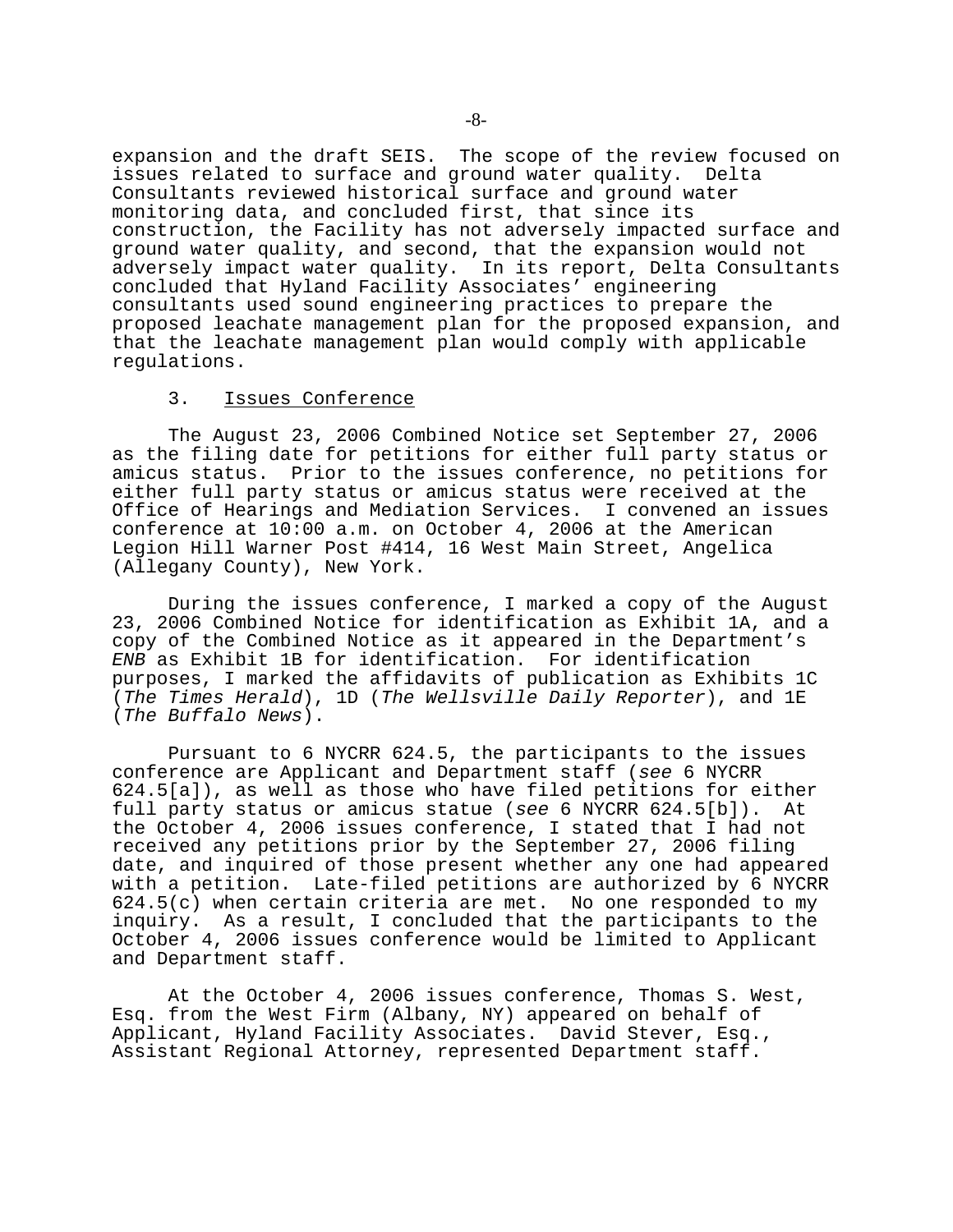With the hearing request, Department staff provided copies of the draft permits and certification. For identification, I marked the draft permits and water quality certification for identification as described above (*see* Exhibits 2, 3A and 4). During the issues conference, I asked Department staff if any of the terms or conditions of the draft permits and certification, as identified above, had changed since the matter was referred to hearing. Mr. Stever, on behalf of Department staff, stated that the terms and conditions of the draft permits and certification had not been changed. I then inquired whether Hyland Facility Associates objected to any of the terms or conditions of the draft permits and certification. Mr. West, on behalf of his client Hyland Facility Associates, responded that it accepted the proposed terms and conditions of the draft permits and certification.

Based on the responses provided by Department staff's counsel and Hyland Facility Associates' counsel, I concluded there are no disputes about substantial terms and conditions of the draft permits and certification that would require an adjudicatory hearing (*see* 6 NYCRR 624.4[c][1][i]). Because no one filed a petition for full party status, I concluded further there are no substantive and significant issues proposed for adjudication by a potential intervenor (*see* 6 NYCRR 624.4[c][1][iii]). Given the absence of any substantive and significant issues for adjudication, I terminated the issues conference.

As noted above, Jean E. Chamberlain subsequently filed a letter dated October 16, 2006. In addition to her comments about the proposed expansion, Ms. Chamberlain requested party status "so that my husband's [Thomas M. Santarsiero] expertise can be utilized, and so that my brother [Robert Chamberlain] can feel assured that his land and water will remain uncontaminated ...." In making her request, Ms. Chamberlain acknowledged that she had missed the filing deadline established in the August 23, 2006 Combined Notice.

Late filed petitions for full party status are authorized pursuant to 6 NYCRR 624.5(c). In addition to the requirements outlined at 6 NYCRR 624.5(b)(1) and (2), late filed petitions must also demonstrate: (1) there is good cause for the late filing, (2) that participating will not significantly delay the proceeding or unreasonably prejudice the other parties, and (3) that participating will materially assist in determining the issues raised in the proceeding.

Ms. Chamberlain's request does not meet any of the criteria outlined in 6 NYCRR  $624.5(b)(1)$  and  $(2)$ , and 6 NYCRR  $624.5(c)$ . In particular, Ms. Chamberlain's request identifies neither the precise grounds for opposing the proposal (*see* 6 NYCRR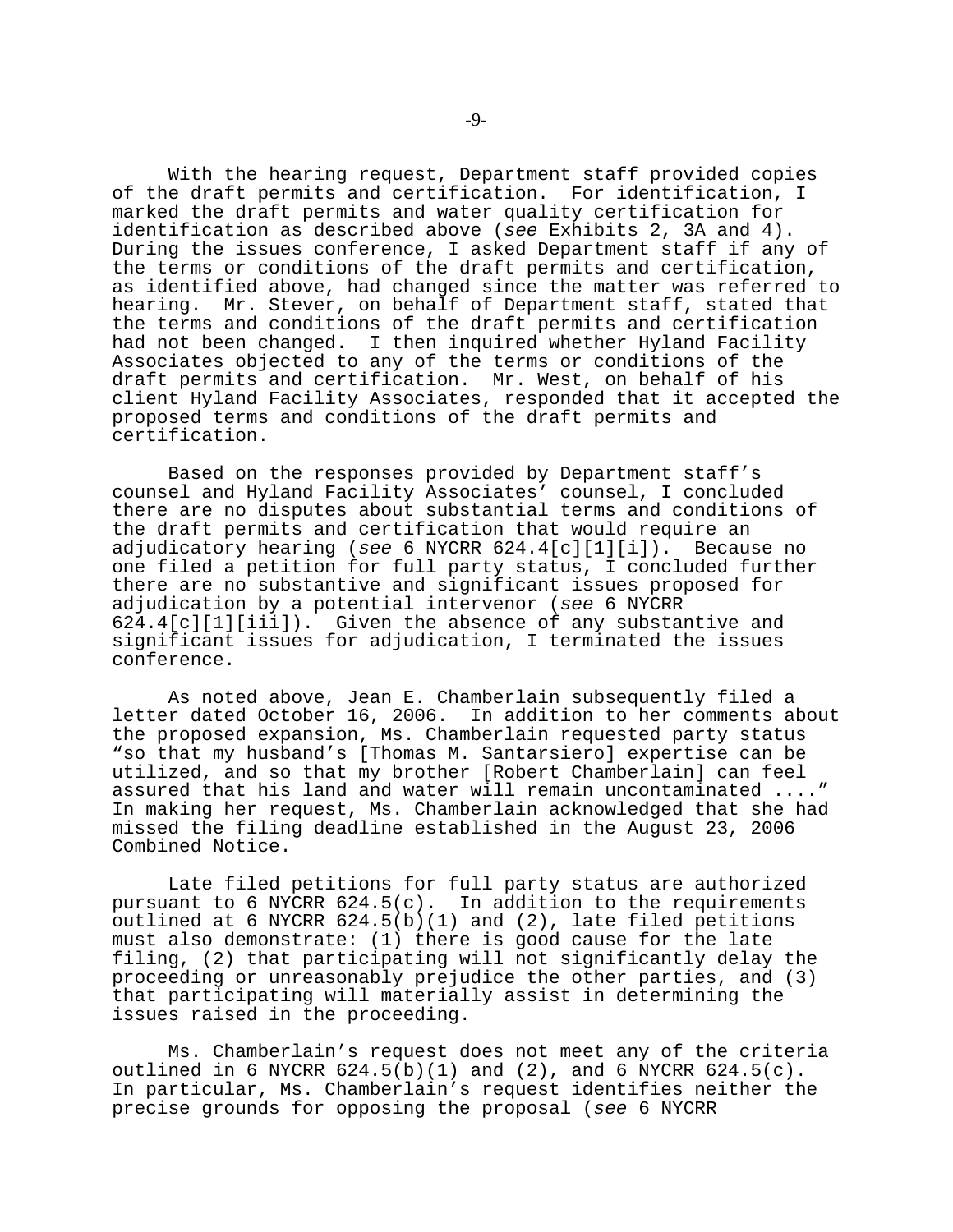624.5[b][1][v]), nor any substantive and significant issues for adjudication (*see* 6 NYCRR 624.5[b][2][i], which references 6 NYCRR 624.4[c]). Furthermore, Ms. Chamberlain's request does not demonstrate good cause for the late filing (*see* 6 NYCRR 624.5[c][2][i]). Accordingly, I deny the request.

As noted above Robert Chamberlain requested "'interested party' status" in his letter dated October 15, 2006. The applicable regulations do not define this type or level of participation. To the extent that Mr. Chamberlain intended to request full party status as that term is used in 6 NYCRR part 624, I deny his request. Mr. Chamberlain's request does not meet any of the criteria outlined in 6 NYCRR  $624.5(b)(1)$  and  $(2)$ , and 6 NYCRR 624.5(c).

#### **Appeals**

During the course of a hearing, a ruling by the administrative law judge to include or exclude any issue for adjudication, a ruling on the merits of any legal issue made as part of an issues ruling, or a ruling affecting party status may be appealed to the Commissioner on an expedited basis (*see* 6 NYCRR 624.8[d][2]). Such appeals are to be filed with the Commissioner in writing within five days of the disputed ruling as required by 6 NYCRR  $624.6(e)(1)$ . However, this time may be extended by the ALJ, in accordance with 6 NYCRR 624.6(g), to avoid prejudice to any party.

Therefore, any appeals in this matter must be received at the office of Commissioner Denise M. Sheehan (attention: Louis A. Alexander, Assistant Commissioner for Hearings), New York State Department of Environmental Conservation, 625 Broadway, Albany, New York 12233, no later than the close of business on November 14, 2006. Moreover, responses to the initial appeals will be allowed and such responses must be received no later than the close of business on November 21, 2006.

The appeals and any responses sent to the Commissioner's Office must include an original and one copy. In addition, one copy of all appeal and response papers must be sent to Chief ALJ James T. McClymonds at the Office of Hearings and Mediation Services, to opposing counsel, and to me at the same time and in the same manner as to the Commissioner. Service upon the Commissioner of any appeal or response thereto by facsimile transmission (FAX) or e-mail is not permitted and any such service will not be accepted.

Appeals and any responses thereto should address the ALJ's rulings directly, rather than merely restate a party's contentions and should include appropriate citations to the record and any exhibits introduced therein.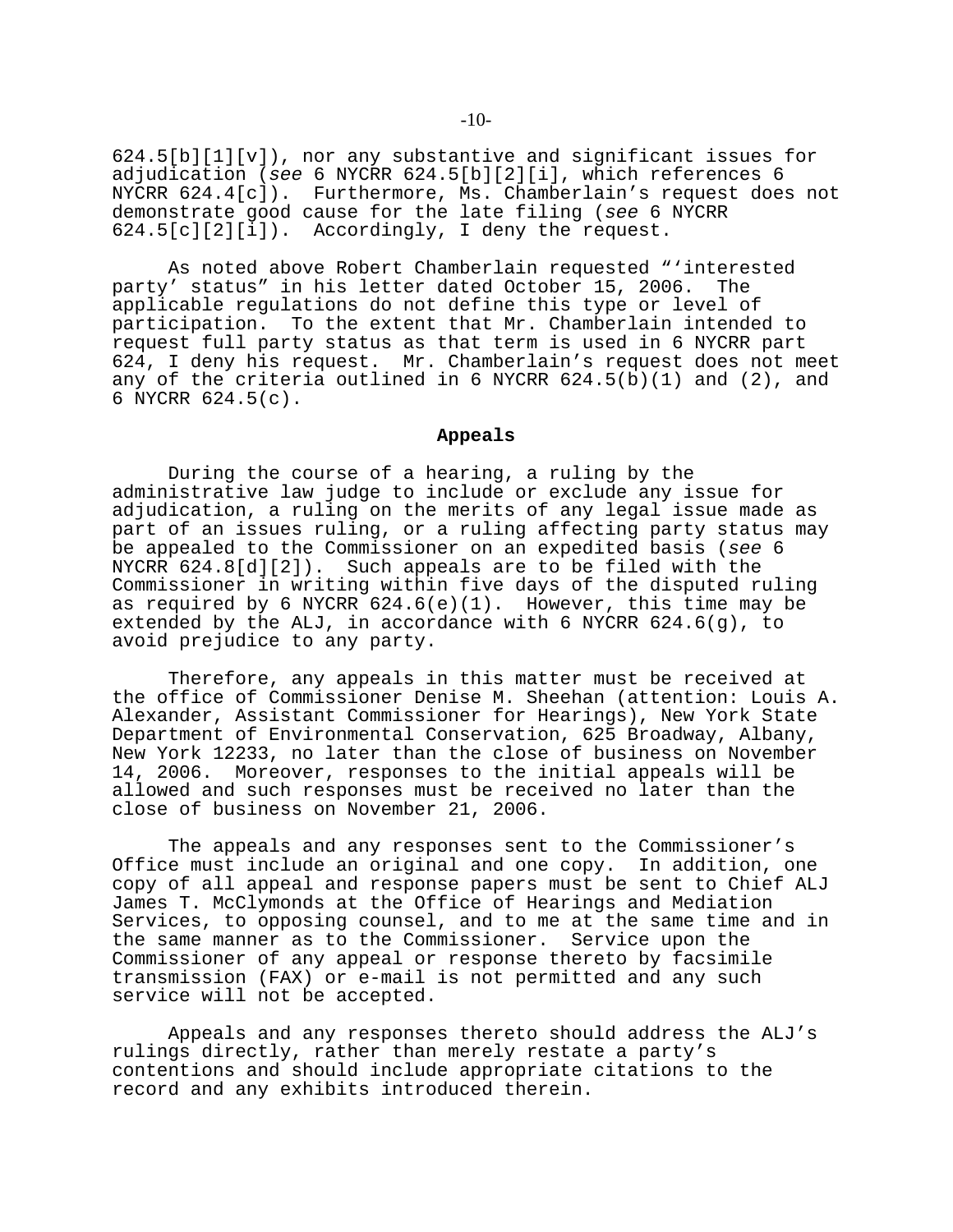#### **Order of Disposition**

The stenographic transcript of the legislative hearing sessions and the issues conference were received at the Office of Hearings and Mediation Services on October 17, 2006.

As noted above, Hyland Facilities Associates and Department staff do not dispute any substantial terms and conditions of the draft permits and certification that would require adjudication. In addition, I have determined that no potential intervenor has proposed any substantive and significant issues for adjudication. As a result, there are no substantive and significant issues for adjudication, and an adjudicatory hearing is not necessary.

Pursuant to 6 NYCRR  $624.4(c)(5)$ , I am remanding the matter, subject to the Commissioner's consideration of any duly filed appeals and responses, to Department staff to complete the applicable requirements outlined in 6 NYCRR part 617 in order to finalize the draft supplemental environmental impact statement, as well as any additional requirements needed to complete the processing of the applications. After complying with all other applicable requirements, Department staff shall issue the requested permits, as identified at the October 4, 2006 issues conference (*see* Appendix A).

/s/

\_\_\_\_\_\_\_\_\_\_\_\_\_\_\_\_\_\_\_\_\_\_\_\_ Daniel P. O'Connell Administrative Law Judge Office of Hearings and Mediation Services NYS Department of Environmental Conservation 625 Broadway, First Floor Albany, New York 12233-1550

- Dated: Albany, New York October 24, 2006
- To: Thomas S. West, Esq. The West Firm Attorneys and Counselors at Law 677 Broadway, Eighth Floor Albany, NY 12207-2990

David Stever, Esq. Assistant Regional Attorney NYS DEC Region 9 270 Michigan Avenue Buffalo, New York 14203-2999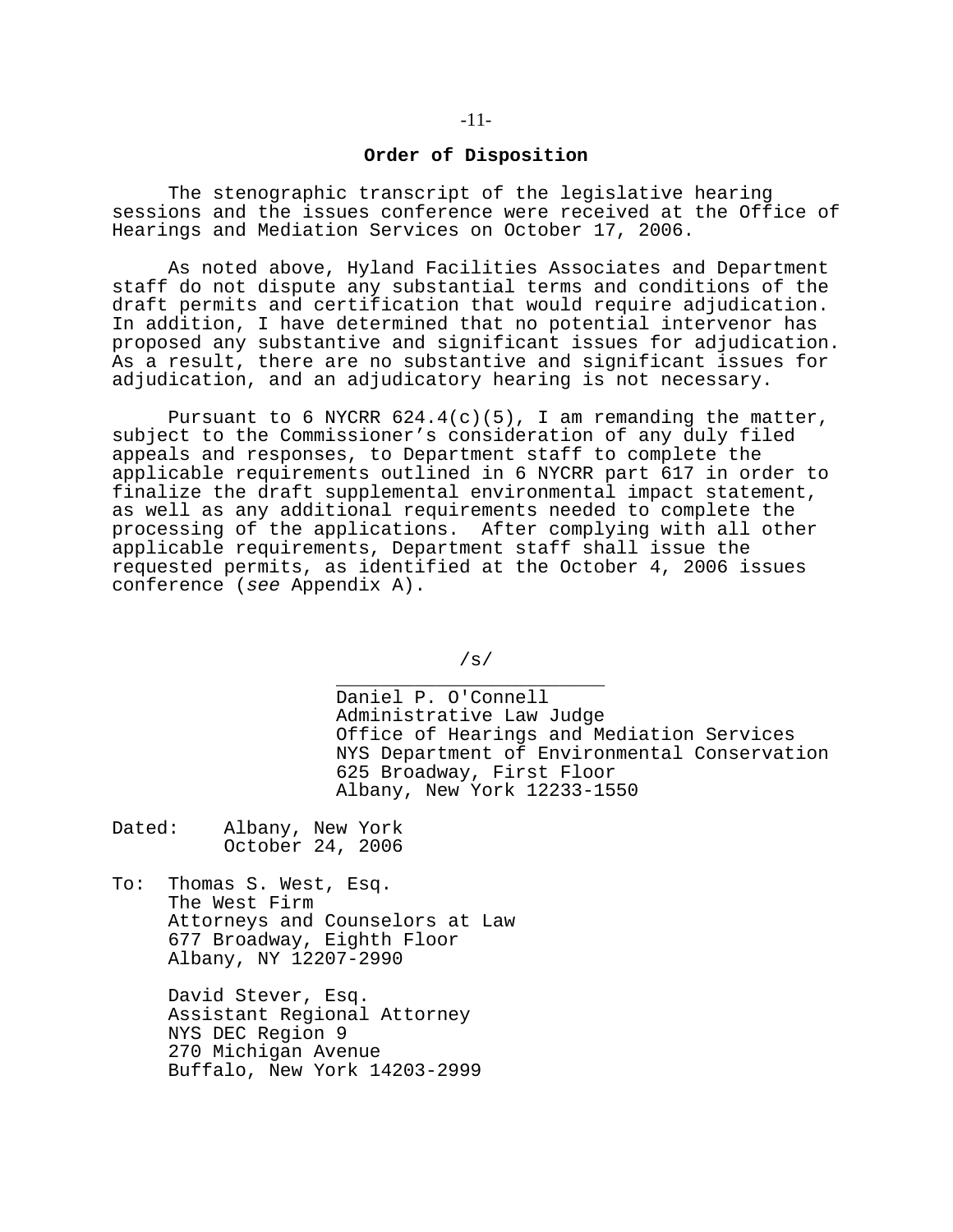Jean E. Chamberlain 115 Fordham Drive Buffalo, New York 14216

Robert T. Chamberlain 5829 Old State Road Belfast, New York 14711

Appendix A: Exhibit List